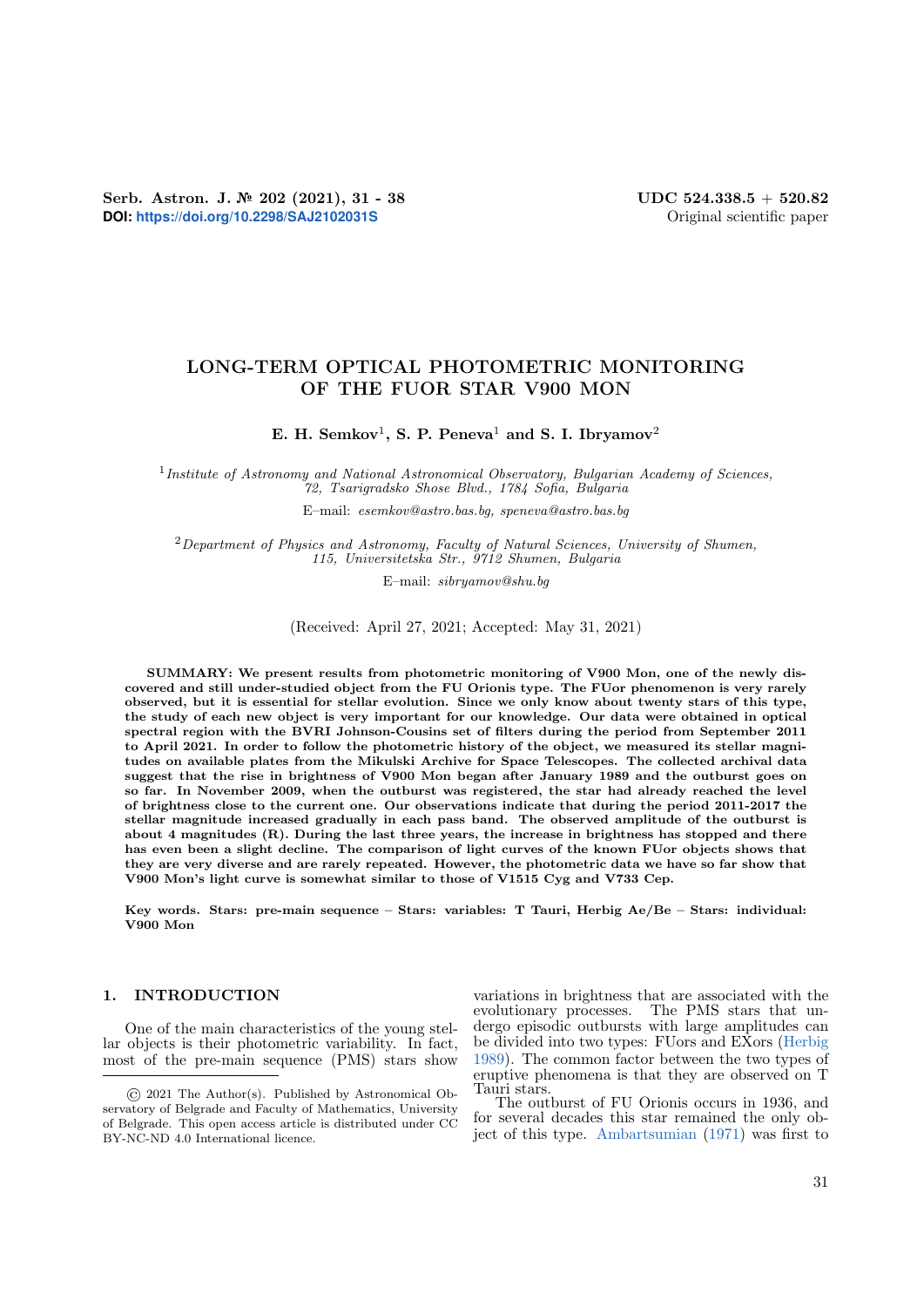draw attention to this object by linking it to the evolution of the PMS stars and he proposed the abbreviation FUor. After the discovery of two new FUor objects - V1057 Cyg and V1515 Cyg, [Herbig](#page-6-2) [\(1997\)](#page-6-2) defined them as a new class of young eruptive stars. Another dozen FUor objects were assigned to this class of young variables over the next four decades [\(Reipurth and Aspin](#page-6-3) [2010,](#page-6-3) [Audard et al.](#page-6-4) [2014,](#page-6-4) [Con](#page-6-5)[nelley and Reipurth](#page-6-5) [2018\)](#page-6-5). These objects have been classified in terms of their wide range of available photometric and spectral properties, but their outbursts are thought to have the same cause: an enhanced accretion rate from the circumstellar disk onto the central star [\(Hartmann and Kenyon](#page-6-6) [1996,](#page-6-6) [Herbig](#page-6-7) [2007\)](#page-6-7). During the outbursts, FUor objects undergo significant increase in their accretion rate from  $\sim 10^{-7} M_{\odot}/yr$  up to  $\sim 10^{-4} M_{\odot}/yr$ .

Several reasons are suggested to explain the enhanced accretion rate. The most popular is that the increase is caused by thermal or gravitational instability in the circumstellar disk [\(Hartmann and](#page-6-6) [Kenyon](#page-6-6) [1996,](#page-6-6) [Zhu et al.](#page-6-8) [2009\)](#page-6-8). Another possible triggering mechanisms could be the interactions of the circumstellar disk with a planet or nearby stellar companion on an eccentric orbit [\(Lodato and Clarke](#page-6-9) [2004,](#page-6-9) [Reipurth and Aspin](#page-6-10) [2004,](#page-6-10) [Pfalzner](#page-6-11) [2008\)](#page-6-11) and in fall of clumps of material formed by the disk fragmentation onto the central star [\(Vorobyov and Basu](#page-6-12) [2005,](#page-6-12) [Vorobyov et al.](#page-6-13) [2021\)](#page-6-13).

Our experience in studying FUor objects shows that the outburst can last for several decades or even a century. As a rule, it is considered that the time to increase the brightness is much shorter than the time to decrease it. All known FUors share the same defining characteristics: location in star-forming regions, association with reflection nebulae, a 4-6 mag. outburst amplitude, an F-G supergiant spectrum during the outbursts, a strong Li I 6707 Å line in absorption, and CO bands in near-infrared spectra [\(Herbig](#page-6-2) [1997,](#page-6-2) [Reipurth and Aspin](#page-6-3) [2010\)](#page-6-3). An important feature of FUors is the massive supersonic wind observed as a P Cyg profile, most commonly for both the H $\alpha$  and  $\mathrm{Na}$  I  $\bar{\mathrm{D}}$  lines.

The first three, also called classical FUor objects (FU Ori, V1515 Cyg and V1057 Cyg) are well-studied and their light curves are published in the literature [\(Clarke et al.](#page-6-14) [2005,](#page-6-14) [Kopatskaya et al.](#page-6-15) [2013\)](#page-6-15). Due to the large-scale optical and infrared monitoring programs carried out in several observatories and the contributions of amateur astronomers, some new objects have been observed to undergo outbursts with large amplitude: V733 Cep [\(Reipurth et al.](#page-6-16) [2007,](#page-6-16) [Peneva et al.](#page-6-17) [2010\)](#page-6-17), V2493 Cyg [\(Semkov et al.](#page-6-18) [2010,](#page-6-18) [2012,](#page-6-19) [Miller et al.](#page-6-20) [2011\)](#page-6-20), V2492 Cyg [\(Aspin](#page-6-21) [2011,](#page-6-21) [Hillenbrand et al.](#page-6-22)  $2013$ , Kóspál et al.  $2013$ ), V2494 Cyg [\(Aspin et al.](#page-6-24) [2009\)](#page-6-24), V2495 Cyg [\(Movsessian et](#page-6-25) [al.](#page-6-25) [2006\)](#page-6-25), V582 Aur [\(Semkov et al.](#page-6-26) [2013,](#page-6-26) Ábrahám et [al.](#page-6-27) [2018\)](#page-6-27), V2775 Ori [\(Fischer et al.](#page-6-28) [2012\)](#page-6-28), V900 Mon [\(Reipurth et al.](#page-6-29) [2012\)](#page-6-29), V960 Mon [\(Hillenbrand](#page-6-30) [2014,](#page-6-30) Kóspál et al [2015\)](#page-6-31), Gaia 18bpy [\(Hillenbrand et al.](#page-6-32) [2018\)](#page-6-32), Gaia 18dvy [\(Szegedi-Elek et al.](#page-6-33) [2020\)](#page-6-33). Due to the very small number of known FUor objects, each newly discovered attracts significant attention.

The detection of a new eruptive star in Monoceros (LDN 1656 cloud) has been reported by the amateur astronomer Jim Thommes [\(Thommes et al.](#page-6-34) [2011\)](#page-6-34). According to the General Catalog of Variable Stars, the new variable is defined by designation – V900 Mon (Fig. [1\)](#page-1-0). [Reipurth et al.](#page-6-29) [\(2012\)](#page-6-29) performed detailed multi-wavelength study of V900 Mon and find significant similarities with objects from the group of FUors. According to the authors, the outburst of V900 Mon occurred between 1953 and 2009 and its luminosity is 106  $L_{\odot}$  at distance of 1100 pc. [Reipurth](#page-6-29) [et al.](#page-6-29) [\(2012\)](#page-6-29) also suggest that V900 Mon is a Class I source and the spectrum of the object is very similar to those of the classical prototype FU Orionis. The spectrum of V900 Mon in the infrared region is much later than in the optical. Also, the characteristic deep infrared CO bandhead absorption and the lithium Li I 6707 Å line, which is typical of young stars, are observed in case of V900 Mon.



Fig. 1: Color image of V900 Mon obtained with the 2 m RCC telescope in NAO Rozhen. The cometary nebula arising from the star is clearly visible.

<span id="page-1-0"></span>[Gramajo et al.](#page-6-35) [\(2014\)](#page-6-35) model the SED curve of V900 Mon in the  $1-200 \mu m$  spectral range and estimate the basic parameters of the disk and the envelope of the star. The authors confirm that V900 Mon appears as a Class I source with disk mass 0.1  $M_{\odot}$  and disk mass accretion rate  $2.0 \times 10^{-6}$  M<sub> $\odot$ </sub> yr<sup>−</sup><sup>1</sup> . They found considerable similarity to those of another eruptive star V1647 Ori after its outburst. In order to study the mass and physical parameters of the envelope around  $V900$ <sup> $\dot{M}$ </sup>on, K<sup> $\dot{\text{c}}$ </sup>spal et [al.](#page-6-36)  $(2017)$  measured the <sup>12</sup>CO and <sup>13</sup>CO lines using the FLASH<sup>+</sup> receiver at the APEX telescope. The results indicate that the mass of the envelope is low compared to other FUor objects and V900 Mon is at the end of the Class I evolutionary stage.

[Varricatt et al.](#page-6-37) [\(2015\)](#page-6-37) observed V900 Mon using the 3.8-m United Kingdom Infrared Telescope with the  $L'$  and  $M'$  MKO filters. The observations were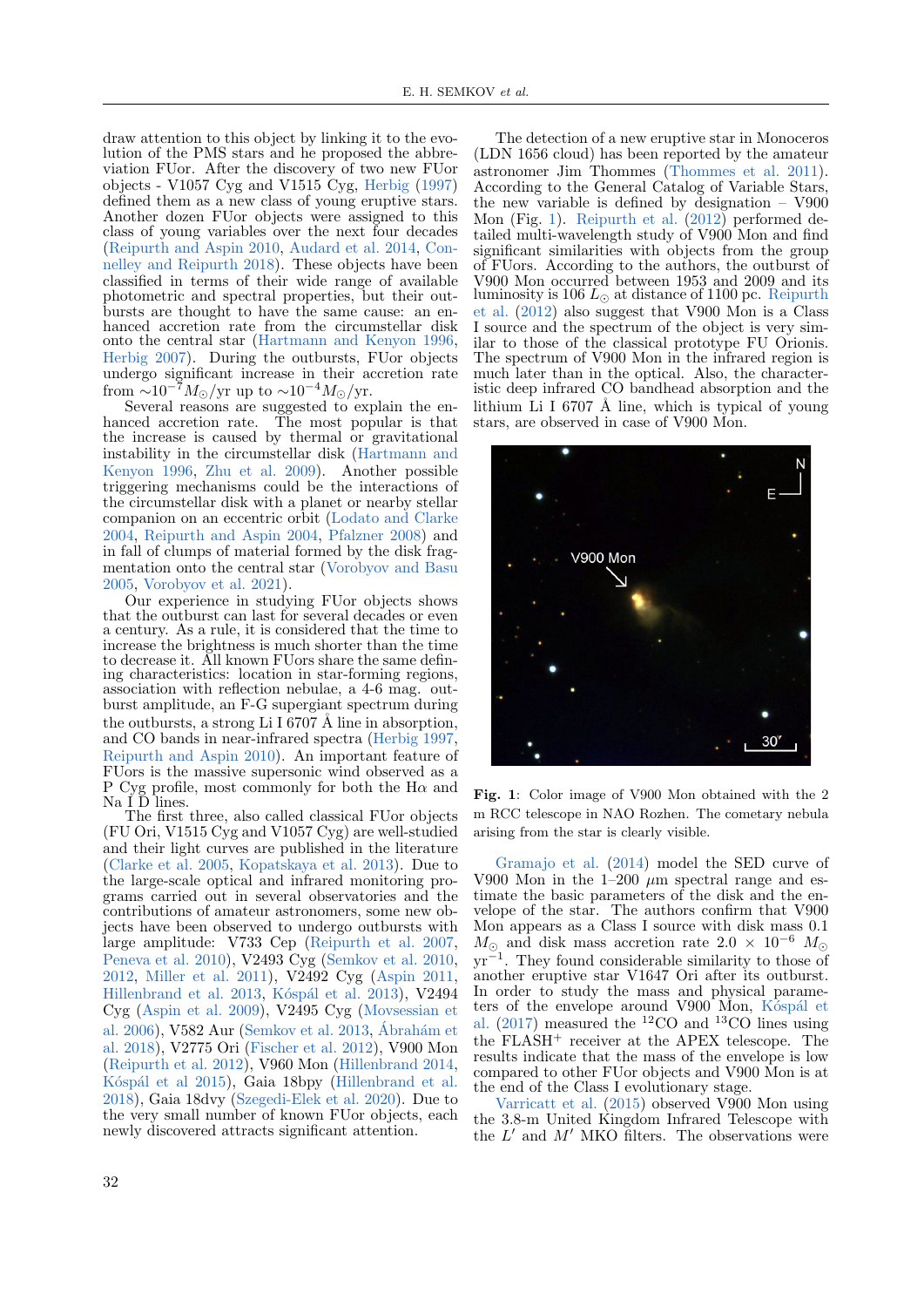made in April and September 2015 and show a slight increase in brightness in the infrared region. In our first paper concerning V900 Mon, we draw attention to the observed increase in brightness in the optical range during the period 2011-2016 [\(Semkov et al.](#page-6-38) [2017b\)](#page-6-38). No other optical photometric data have been published since the outburst of V900 Mon was detected in 2009 and the object joined the FUors group.

Recently, data from observations of V900 Mon using ALMA array were published in two papers [\(Takami et al.](#page-6-39) [2019,](#page-6-39) [Hales et sl.](#page-6-40) [2020\)](#page-6-40). The presence of an extended molecular bipolar outflow and a rotating envelope is detected. The disk around V900 Mon is resolved and its radius is set to  $\sim$  50 au. (Kóspál et [al.](#page-6-41) [2020\)](#page-6-41) note the presence of the 10  $\mu$ m silicate feature in emission that is rather characteristic of Class II sources, but define it as a geometric effect from the high viewing angle.

# 2. OBSERVATIONS AND DATA REDUCTION

#### 2.1. CCD photometry

The photometric observations of V900 Mon were performed with the 2 m RCC and 50/70 cm Schmidt telescopes of the National Astronomical Observatory Rozhen (Bulgaria) and with the 1.3 m RC telescope of the Skinakas Observatory<sup>[1](#page-2-0)</sup> of the Institute of Astronomy, University of Crete (Greece). Observations were performed with four types of the CCD camera − Vers Array 1300B (1340  $\times$  1300 pixels, 20  $\times$  20  $\mu$ m/pixel size, scale 0.26 arcmin/pixel) and ANDOR iKon-L BEX2-DD (2048  $\times$  2048 pixels, 13.5  $\times$  13.5  $\mu$  m/pixel size, scale 0.17 arcmin/pixel) at the 2-m RCC telescope, ANDOR DZ436-BV (2048  $\times$  2048 pixels, 13.5  $\times$  13.5  $\mu$  m/pixel size, scale 0.33 arcmin/pixel) at the 1.3 m RC telescope, and FLI PL16803 (4096  $\times$  4096 pixels,  $9 \times 9 \mu$  m/pixel size, scale 1.08 arcmin/pixel) at the 50/70 cm Schmidt telescope.

Due to negative Declination, V900 Mon can be observed from southern Europe only in the period September-April. All frames were exposed through a set of standard Johnson-Cousins filters. All the data were analyzed using the same aperture, which was chosen as 2 arcsec in radius, while the background annulus was taken from 9 arcsec to 14 arcsec in order to minimize the light from the surrounding nebula.

In order to facilitate the process of photometric measurement of the star, we calibrated twelve standard stars in close proximity to it. Standard stars have a wide range of stellar magnitudes (from 13.689 to 17.286 mag in I-band). In this way, we made it possible to compare the current CCD observations with those from archival photographic plates. Calibration was made during five clear nights in 2011 and 2012 with the 1.3 m RC telescope of the Skinakas Observatory and one night in 2011 with the 2-m RCC

telescope of the Rozhen Observatory. Standard stars from [Landolt](#page-6-42) [\(1992\)](#page-6-42) were used as a reference.

Table [1](#page-3-0) contains the *IRVB* photometric data for the comparison sequence. The corresponding mean errors in the mean are also listed in the table. The measured stellar magnitudes of standard stars in the B-band are still uncertain and subject to improvement. The stars are labeled from A to L in order of their I-band magnitude. In regions of star formation, a great percentage of stars can be photometric variables. Therefore, there is a possibility that some of our standard stars are low amplitude variables, and we advise observers to use our photometric sequence with care.

The finding chart of the comparison sequence is presented in Fig. [2.](#page-2-1) The field is  $8 \times 8$  arcmin, north is at the top and east is to the left. The chart is retrieved from the STScI Digitized Sky Survey Second Generation Red.



<span id="page-2-1"></span>Fig. 2: Finding chart for the  $BVRI$  comparison sequence around V900 Mon.

## 2.2. Data from photographic plates from the Mikulski Archive for Space Telescopes

In order to investigate the photometric history of V900 Mon and to search for the beginning of the outburst, we searched the photographic plate archive of Mikulski Archive for Space Telescopes<sup>[2](#page-2-2)</sup>. As a result, we found scanned copies from a total of six photographic plates obtained with the Palomar Schmidt and the UK Schmidt telescopes. The object was identified and measured on four of them. On the other two plates, the object is below the plate limit (XO661) and it is outside the field of the plate (S772). Aperture photometry of the scanned plate copies was performed with DAOPHOT routines using the same aperture radius and the background annulus as for

<span id="page-2-0"></span><sup>1</sup>Skinakas Observatory is a collaborative project of the University of Crete, the Foundation for Research and Technology - Hellas, and the Max-Planck-Institut für Extraterrestrische Physik.

<span id="page-2-2"></span> $^{2}$ https : //archive.stsci.edu/cgi – bin/dss\_plate\_finder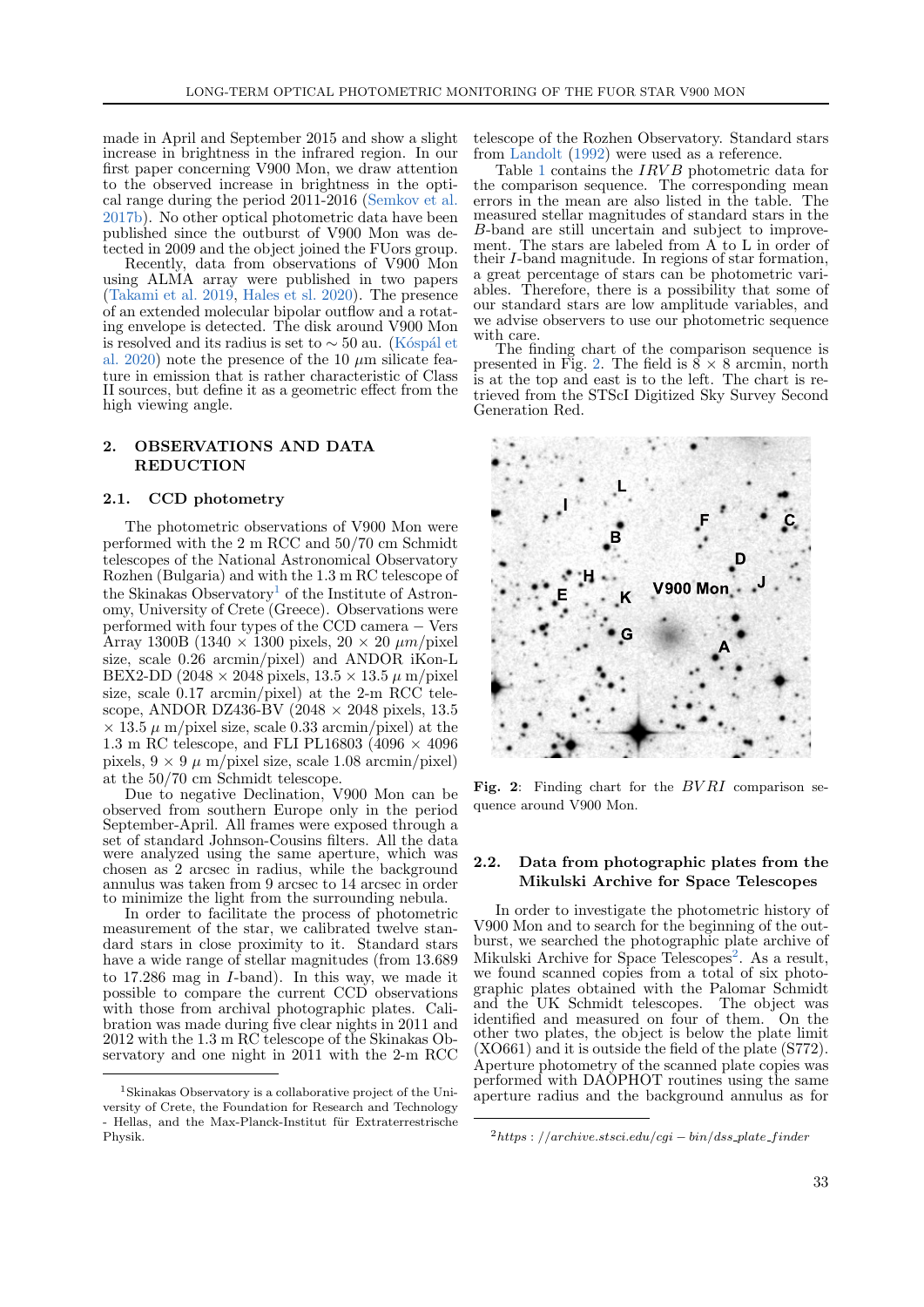| Star | I      | $\sigma_I$ | $\boldsymbol{R}$ | $\sigma_R$ | V      | $\sigma_V$ | В        | $\sigma_B$ |
|------|--------|------------|------------------|------------|--------|------------|----------|------------|
| А    | 13.689 | 0.019      | 14.099           | 0.019      | 14.551 | 0.014      | 15.3     | 0.1        |
| B    | 13.789 | 0.025      | 14.183           | 0.023      | 14.572 | 0.014      | 15.2     | 0.1        |
| C    | 14.471 | 0.024      | 15.084           | 0.015      | 14.821 | 0.014      | 16.8     | 0.1        |
| D    | 14.541 | 0.021      | 15.951           | 0.019      | 17.258 | 0.029      | 19.4     | 0.3        |
| E    | 14.902 | 0.026      | 15.525           | 0.018      | 16.141 | 0.018      | 17.1     | 0.2        |
| F    | 15.948 | 0.022      | 16.575           | 0.021      | 17.185 | 0.046      | 18.1     | 0.2        |
| G    | 15.953 | 0.040      | 16.480           | 0.021      | 17.167 | 0.034      | 18.7     | 0.2        |
| H    | 15.991 | 0.077      | 16.764           | 0.022      | 17.536 | 0.015      | $\equiv$ |            |
| T    | 16.076 | 0.077      | 16.996           | 0.014      | 17.889 | 0.042      | $\equiv$ |            |
| J.   | 16.079 | 0.025      | 16.989           | 0.036      | 17.726 | 0.036      | 18.7     | 0.2        |
| K    | 16.469 | 0.055      | 17.465           | 0.031      | 18.267 | 0.028      |          |            |
| L    | 17.286 | 0.084      | 18.485           | 0.029      | 19.324 | 0.105      |          |            |

<span id="page-3-0"></span>**Table 1:** Photometric data for the  $BVRI$  comparison sequence.

our CCD observations. In this way we achieve compliance of measurements on the photographic plates with the CCD photometry. The results of the measured magnitudes of V900 Mon from the scanned plate copies are given in Table [2.](#page-4-0)

#### 3. RESULTS AND DISCUSSION

The results of our photometric CCD observations of V900 Mon are summarized in Table [3.](#page-4-1) The columns provide the Julian Date of observation, IRV B magnitudes of V900 Mon, the telescope and CCD camera used. The typical instrumental errors in the reported magnitudes are 0.01-0.02 for the  $I, R$ and V-band, and  $0.03 - 0.05$  for the B-band.

The  $BVRI$  light curves of V900 Cyg during the period of our observations are plotted in Fig. [3.](#page-5-0) The filled diamonds represent the CCD observations from the 50/70 cm Schmidt telescope, the filled squares CCD observations from the 2 m RCC telescope, and the filled triangles the CCD observations from the 1.3 m RC telescope.

The historical *VRI* light curves of V900 Mon from all available observations are plotted in Fig. [3.](#page-5-1) Our CCD observations are indicated by the same symbols as in Fig. [3.](#page-5-0) The filled circles in Fig. [3](#page-5-1) represent data from Mikulski Archive for Space Telescopes, listed in this paper. The empty circles represent data from DSS reported in Table 1 of the paper of [Reipurth et](#page-6-29) [al.](#page-6-29) [\(2012\)](#page-6-29).

Archival data show that before the outburst V900 Mon was variable, which is especially noticeable in the  $R$ -light. The amplitude of variability is about 1 magnitude, which is a typical variability of T Tauri stars. There are several FUor objects for which the data for photometric variability before the outburst are available (FU Ori, V1057 Cyg, V2493 Cyg, V582 Aur, Gaia 18dvy). They all show non-periodic changes in brightness that proves the affiliation of the prototypes of FUors with the class of T Tauri stars.

The exact time of the beginning of the outburst of V900 Mon cannot be determined now. But it can certainly be concluded that the outburst occurred after January 1989. Due to the lack of data for the period 1989-2011, we cannot determine the rate of increase in brightness and the nature of the light curve before reaching the maximum brightness. The first photometric data for V900 Mon from 2009 and 2010 reported by [Thommes et al.](#page-6-34) [\(2011\)](#page-6-34) and [Reipurth et](#page-6-29) [al.](#page-6-29) [\(2012\)](#page-6-29) were obtained in the  $g'r'i'z'$  system and are not compatible with our results. Also, these data were obtained with a smaller aperture (1 arcsec), and as noted by [Reipurth et al.](#page-6-29) [\(2012\)](#page-6-29), the aperture radius is of great importance for the measured value of the stellar magnitudes.

Since the beginning of our observations in 2011, we have been recording a gradual rise in brightness. But during the last three observation seasons (from the end of 2018 to the beginning of 2021), the increase in brightness has stopped and there has even been a slight decline. The increase in brightness is noticeable in all filters, as for the R-band it is about 0.5 mag for the eight-year period from 2011 to 2017. Therefore, V900 Mon has reached its maximum brightness during the observation season 2017−2018 and we should expect a decrease in brightness in the coming years. But occasionally it is possible to observe two peaks at maximum brightness, as is the case of V2493 Cyg outburst [\(Semkov et al.](#page-6-19) [2012\)](#page-6-19). Whether we have really registered the maximum of the FUor type outburst should be confirmed by subsequent observations.

Long-term photometric data from observations of known FUor objects show a wide variety of light curves. Even the first three classical FUor objects show different rates of increase and decrease in brightness [\(Clarke et al.](#page-6-14) [2005\)](#page-6-14). As the number of known FUor objects increases, the diversity of the light curves increases even more. Some objects show a very rapid rise in brightness within a few months or a year (FU Ori, V1057 Cyg, V2493 Cyg) [\(Clarke et](#page-6-14) [al.](#page-6-14) [2005,](#page-6-14) [Semkov et al.](#page-6-19) [2012\)](#page-6-19). In others, the rise in brightness can take several years and even achieves to 20-30 years period (V1515 Cyg, V1735 Cyg, V733 Cep) [\(Clarke et al.](#page-6-14) [2005,](#page-6-14) [Peneva et al.](#page-6-43) [2009,](#page-6-43) [2010\)](#page-6-17).

Such diversity is observed for the periods of decline in brightness. Usually the decline in brightness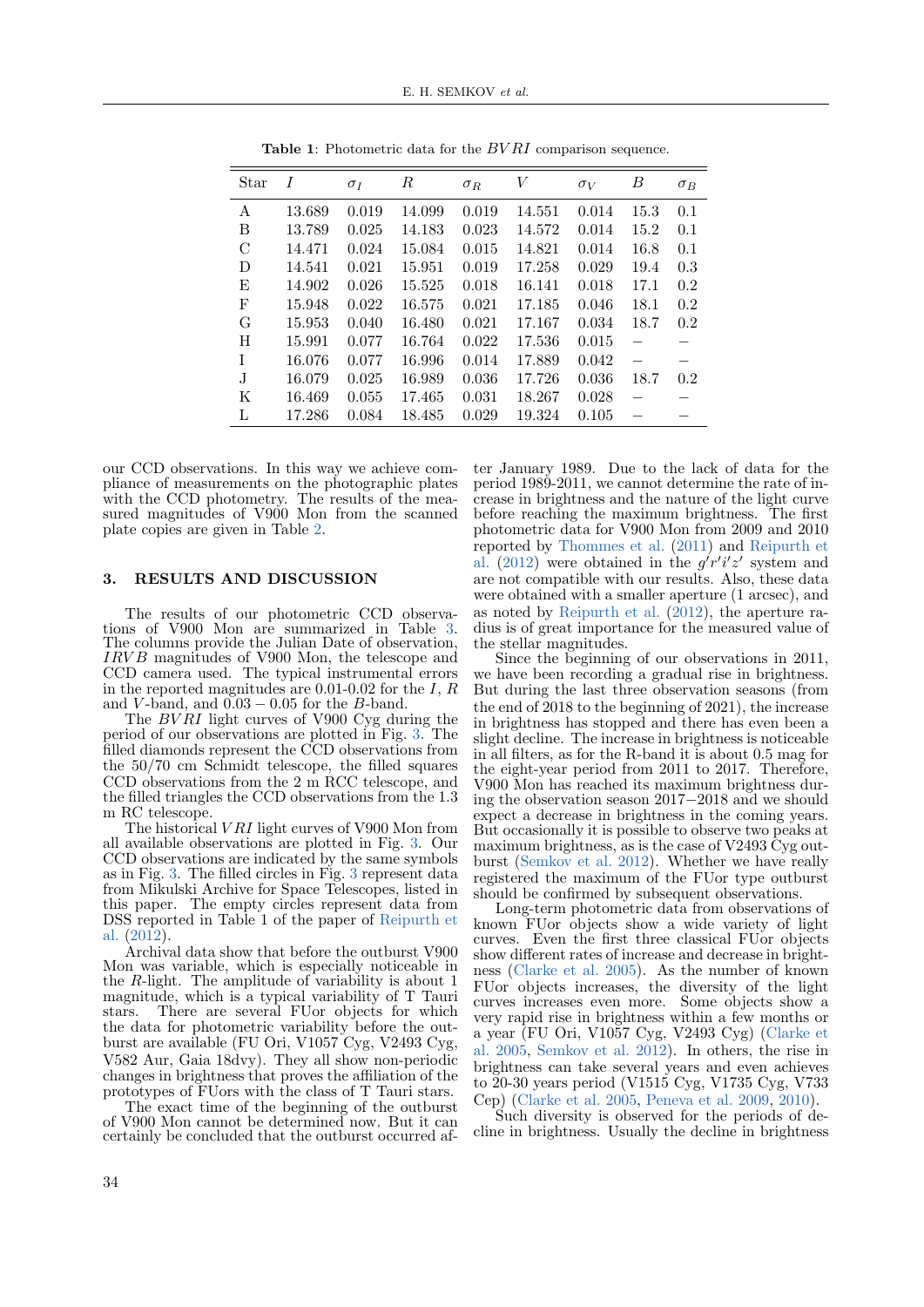| Emulsion+Filter<br>Plate<br>Survey Name<br>Plate Scale<br>Epoch<br>Magnitude<br>Exp.<br>yyyy-mm-dd hh:mm<br>ID.<br>min.<br>arc. sec.<br>$IIIAF + OG590$<br>1989-01-08 14:19<br><b>ER700</b><br>Equatorial Red<br>$R = 18.60 \pm 0.04$<br>63.0<br>1.01<br><b>SERC-I Survey</b><br>$IVN + RG715$<br>1985-02-10 10:56<br><b>IS700</b><br>$I = 17.22 \pm 0.03$<br>90.0<br>1.01<br><b>SERC-J Survey</b><br>$IIIaJ + GG395$<br>1983-01-17 12:25<br>S772<br>out of plate<br>60.0<br>1.70<br><b>SERC-J Survey</b><br>$IIIaJ + GG395$<br>1983-02-07 12:27<br>$V = 20.7 \pm 0.3$<br>S700<br>1.70<br>65.0<br>POSS-I O<br>XO661<br>1953-01-17 06:42<br>xx103aO<br>1.01<br>10.0<br>B <sub>21</sub> |  |  |  |  |
|---------------------------------------------------------------------------------------------------------------------------------------------------------------------------------------------------------------------------------------------------------------------------------------------------------------------------------------------------------------------------------------------------------------------------------------------------------------------------------------------------------------------------------------------------------------------------------------------------------------------------------------------------------------------------------------|--|--|--|--|
|                                                                                                                                                                                                                                                                                                                                                                                                                                                                                                                                                                                                                                                                                       |  |  |  |  |
| POSS-E Red<br><b>XE661</b><br>1953-01-17 07:52<br>$xx103aE + plexi$<br>$R = 18.01 \pm 0.05$<br>40.0<br>1.70                                                                                                                                                                                                                                                                                                                                                                                                                                                                                                                                                                           |  |  |  |  |

<span id="page-4-0"></span>Table 2: Photometric data from the Mikulski Archive for Space Telescopes.

<span id="page-4-1"></span>Table 3: Photometric IRV B observations of V900 Mon during the period September 2011 - April 2021.

| J.D. (24) | $\mathbf I$ | R     | V     | B     | Tel               | CCD          | J.D. (24) | $\mathbf I$ | R     | V     | B     | Tel          | CCD          |
|-----------|-------------|-------|-------|-------|-------------------|--------------|-----------|-------------|-------|-------|-------|--------------|--------------|
| 55815.612 | 13.30       | 14.94 | 16.11 |       | 1.3 <sub>RC</sub> | ANDOR        | 57369.520 | 13.02       | 14.55 | 15.54 | 16.74 | 2RCC         | <b>VA</b>    |
| 55816.627 | 13.32       | 14.95 |       |       | 1.3 <sub>RC</sub> | <b>ANDOR</b> | 57370.481 | 13.06       | 14.63 | 15.66 | 16.95 | 2RCC         | <b>VA</b>    |
| 55824.604 | 13.33       | 14.99 | 16.14 |       | 1.3 <sub>RC</sub> | ANDOR        | 57371.481 | 13.03       | 14.58 | 15.58 | 16.85 | 2RCC         | VA           |
| 55842.593 | 13.26       | 14.89 | 15.92 |       | 1.3 <sub>RC</sub> | <b>ANDOR</b> | 57372.489 | 13.05       | 14.58 | 15.42 |       | Sch          | FLI          |
| 55847.578 | 13.32       | 14.97 | 16.15 |       | 1.3 <sub>RC</sub> | ANDOR        | 57374.444 | 13.09       | 14.63 | 15.56 | 16.65 | Sch          | $_{\rm FLI}$ |
| 55865.569 | 13.31       | 14.92 | 15.98 | 17.34 | 2RCC              | VA.          | 57425.352 | 13.09       | 14.53 | 15.51 |       | Sch          | FLI          |
| 55866.594 | 13.32       | 14.93 | 16.02 | 17.33 | 2RCC              | VA           | 57426.341 | 13.12       | 14.60 | 15.77 |       | Sch          | $_{\rm FLI}$ |
| 55892.555 | 13.26       | 14.85 | 15.92 | 17.25 | 2RCC              | <b>VA</b>    | 57485.288 | 13.00       | 14.61 | 15.56 | 16.88 | Sch          | FLI          |
| 55893.481 | 13.24       | 14.82 |       |       | Sch               | FLI          | 57756.433 | 13.01       | 14.66 | 15.70 |       | Sch          | $_{\rm FLI}$ |
| 55895.547 | 13.33       | 14.80 |       |       | Sch               | FLI          | 57781.348 | 12.96       | 14.53 | 15.52 | 16.54 | Sch          | FLI          |
| 55896.502 | 13.33       | 14.79 |       |       | Sch               | FLI          | 57781.429 | 12.99       | 14.38 | 15.71 | 16.91 | 2RCC         | <b>VA</b>    |
| 55925.505 | 13.16       | 14.65 |       |       | $_{\rm Sch}$      | $_{\rm FLI}$ | 57785.361 | 12.97       | 14.39 | 15.63 | 16.99 | 2RCC         | <b>VA</b>    |
| 55928.422 | 13.20       | 14.74 | 15.90 |       | Sch               | FLI          | 57786.380 | 12.97       | 14.37 | 15.67 | 16.95 | 2RCC         | VA.          |
| 56003.303 | 13.29       | 14.85 |       |       | Sch               | $_{\rm FLI}$ | 57800.329 | 12.91       | 14.44 | 15.43 | 16.49 | $_{\rm Sch}$ | $_{\rm FLI}$ |
| 56013.301 | 13.22       | 14.80 | 15.85 | 17.01 | 2RCC              | <b>VA</b>    | 57801.356 | 12.90       | 14.58 | 15.62 | 16.60 | Sch          | FLI          |
| 56173.625 | 13.24       | 14.91 |       |       | 1.3 <sub>RC</sub> | <b>ANDOR</b> | 57813.305 | 12.90       | 14.52 | 15.53 |       | Sch          | FLI          |
| 56180.622 | 13.28       | 14.92 |       |       | 1.3 <sub>RC</sub> | ANDOR        | 57817.312 | 12.80       | 14.15 | 15.20 |       | Sch          | $_{\rm FLI}$ |
| 56183.627 | 13.29       | 14.92 | 16.08 |       | 1.3 <sub>RC</sub> | ANDOR        | 57845.236 | 13.01       | 14.62 | 15.60 |       | Sch          | $_{\rm FLI}$ |
| 56193.613 | 13.31       | 14.93 | 16.13 |       | 1.3 <sub>RC</sub> | ANDOR        | 57846.298 | 13.00       | 14.48 | 15.61 |       | Sch          | $_{\rm FLI}$ |
| 56209.626 | 13.28       | 14.86 | 15.94 |       | Sch               | FLI          | 58013.588 | 13.10       | 14.62 | 15.65 |       | Sch          | $_{\rm FLI}$ |
| 56249.563 | 13.36       | 14.97 | 16.04 |       | Sch               | FLI          | 58043.588 | 13.02       | 14.60 | 15.60 |       | Sch          | FLI          |
| 56275.512 | 13.14       | 14.66 | 15.65 |       | 2RCC              | VA           | 58080.536 | 12.98       | 14.57 | 15.52 | 16.66 | Sch          | $_{\rm FLI}$ |
| 56276.505 | 13.26       | 14.82 | 15.89 | 17.24 | 2RCC              | <b>VA</b>    | 58081.540 | 13.01       | 14.59 | 15.63 | 16.66 | Sch          | FLI          |
| 56328.352 | 13.20       | 14.66 | 15.71 |       | Sch               | FLI          | 58113.469 | 13.02       | 14.60 | 15.63 | 16.82 | Sch          | $_{\rm FLI}$ |
| 56329.358 | 13.26       | 14.78 | 15.75 |       | Sch               | FLI          | 58114.452 | 12.91       | 14.40 | 15.30 | 16.41 | Sch          | FLI          |
| 56371.338 | 13.21       | 14.74 | 15.71 | 16.96 | 2RCC              | VA.          | 58217.268 | 12.95       | 14.52 | 15.50 |       | Sch          | FLI          |
| 56553.604 | 13.21       | 14.81 | 15.92 |       | 1.3 <sub>RC</sub> | <b>ANDOR</b> | 58218.260 | 12.98       | 14.56 | 15.72 |       | Sch          | FLI          |
| 56655.480 | 13.20       | 14.65 | 15.63 |       | Sch               | $_{\rm FLI}$ | 58220.262 | 12.98       | 14.66 | 15.64 |       | Sch          | FLI          |
| 56656.445 | 13.23       | 14.86 | 15.81 |       | $_{\rm Sch}$      | FLI          | 58220.281 | 13.13       | 14.46 | 15.72 | 17.08 | 2RCC         | ANDOR        |
| 56681.395 | 13.18       | 14.75 | 15.66 |       | Sch               | FLI          | 58543.302 | 13.04       | 14.55 | 15.56 | 16.70 | Sch          | FLI          |
| 56694.362 | 13.19       | 14.78 | 15.83 | 17.21 | 2RCC              | VA           | 58547.316 | 13.15       | 14.63 | 15.70 | 16.80 | $_{\rm Sch}$ | $_{\rm FLI}$ |
| 56715.289 | 13.19       | 14.65 | 15.50 |       | Sch               | FLI          | 58864.428 | 13.19       | 14.61 | 15.62 |       | Sch          | FLI          |
| 56738.253 | 13.13       | 14.62 | 15.53 |       | Sch               | $_{\rm FLI}$ | 58865.437 | 13.01       | 14.36 | 15.59 |       | Sch          | $_{\rm FLI}$ |
| 57005.439 | 13.14       | 14.66 | 15.77 |       | Sch               | FLI          | 58867.444 | 13.26       | 14.65 | 15.92 | 17.24 | 2RCC         | <b>ANDOR</b> |
| 57006.523 | 13.16       | 14.69 | 15.75 |       | Sch               | FLI          | 58869.420 | 13.11       | 14.46 | 15.61 | 16.71 | 2RCC         | ANDOR        |
| 57016.486 | 13.16       | 14.69 | 15.64 | 16.91 | 2RCC              | <b>VA</b>    | 58870.429 | 13.24       | 14.74 | 15.81 |       | Sch          | FLI          |
| 57072.314 | 13.05       | 14.42 | 15.23 |       | Sch               | <b>FLI</b>   | 58901.330 | 13.05       | 14.44 | 15.44 |       | Sch          | FLI          |
| 57074.328 | 13.18       | 14.69 | 15.67 |       | Sch               | FLI          | 58930.281 | 13.15       | 14.60 | 15.75 |       | Sch          | $_{\rm FLI}$ |
| 57268.618 | 13.12       | 14.70 | 15.80 |       | 1.3 <sub>RC</sub> | ANDOR        | 59176.505 | 13.19       | 14.54 | 15.61 | 16.69 | Sch          | $_{\rm FLI}$ |
| 57269.622 | 13.10       | 14.69 | 15.74 |       | 1.3 <sub>RC</sub> | <b>ANDOR</b> | 59177.516 | 13.09       | 14.43 | 15.42 | 16.58 | Sch          | FLI          |
| 57330.548 | 13.07       | 14.60 | 15.51 |       | Sch               | FLI          | 59220.388 | 12.96       | 14.35 | 15.50 | 16.87 | 2RCC         | ANDOR        |
| 57331.561 | 13.08       | 14.56 | 15.49 |       | Sch               | FLI          | 59250.392 | 13.10       | 14.43 | 15.53 |       | 2RCC         | <b>ANDOR</b> |
| 57333.594 | 13.11       | 14.65 | 15.61 |       | Sch               | FLI          | 59251.337 | 13.12       | 14.45 | 15.64 | 16.86 | 2RCC         | ANDOR        |
| 57714.551 | 13.02       | 14.47 | 15.70 | 16.99 | 2RCC              | VA.          | 59314.253 | 12.94       | 14.30 | 15.40 | 16.45 | 2RCC         | <b>ANDOR</b> |
| 57715.544 | 13.06       | 14.47 | 15.72 | 17.05 | 2RCC              | VA           | 59316.258 | 12.93       | 14.32 | 15.33 | 16.54 | Sch          | FLI          |
| 57716.536 | 13.06       | 14.48 | 15.70 | 17.02 | 2RCC              | VA           |           |             |       |       |       |              |              |

lasts for decades or even a century. But there are objects where a comparatively rapid decline in brightness has been observed. For example, V960 Mon in which the brightness decreases by 2 mag (V) over a period of five years [\(Takagi et al.](#page-6-44) [2020\)](#page-6-44), and V582 Aur for which two deep decreases in brightens by about 3 mag (R) have been observed separated by a five-year period [\(Semkov et al.](#page-6-26) [2013,](#page-6-26) Ábrahám et al. [2018\)](#page-6-27). There are also objects that for a period of several decades do not practically change their brightness as in the case of V1735 Cyg [\(Peneva et al.](#page-6-43) [2009\)](#page-6-43). Also, V2493 Cyg remains for several years with an almost constant magnitude at the maximum level of brightness [\(Semkov et al.](#page-6-45) [2017a\)](#page-6-45).

This variety of photometric behavior strongly supports the idea that FUor objects are not a homogeneous group and that the causes of this phenomenon can be several different mechanisms [\(Vorobyov et al.](#page-6-13) [2021\)](#page-6-13). Trying to compare the available photometric data for V900 Mon with the other FUors, we register the following similarities. The slow rise in brightness during the recent years is similar to that of objects V1515 Cyg and V733 Cep. We do not yet have data on how the decline in brightness will continue, but the beginning of a gradual decline is also similar for the above two objects.

#### 4. CONCLUSIONS

During the last twenty years, we have undertaken intensive photometric monitoring of several unexplored FUor objects. This data can also be used to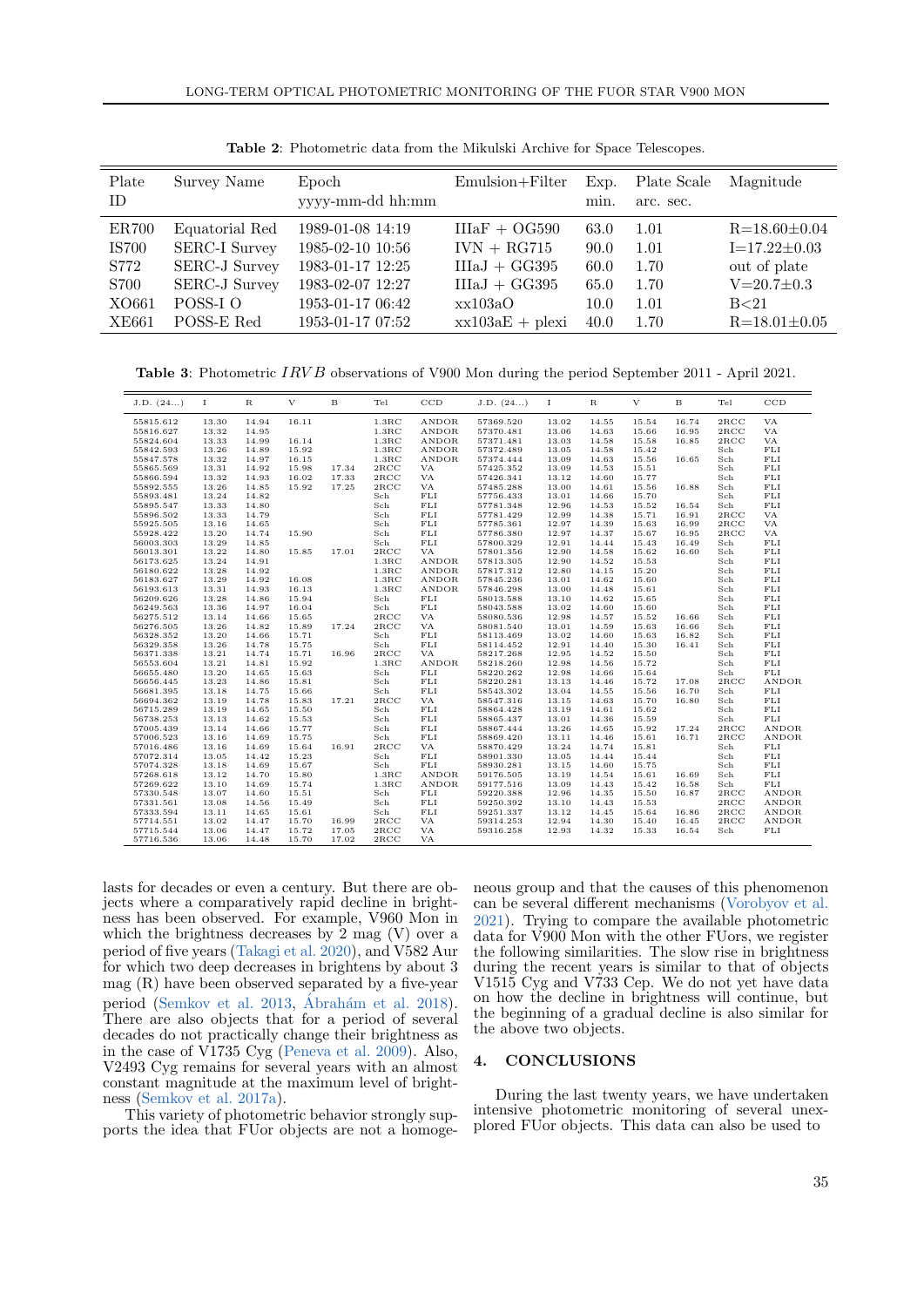

<span id="page-5-0"></span>Fig. 3: BVRI light curves of V900 Mon for the period of our observations 2011 September − 2021 April.



<span id="page-5-1"></span>Fig. 4: Historical VRI light curves of V900 Mon for the period 1953 January−2021 April. In the figure, the data from the I pass band are colored in black, from the R pass band in red, and from the V pass band in green.

detect new FUor or EXor events and to determine the type of the outburst. FUors are the most noticeable young variable objects due to large amplitudes and eruptions lasting for years. Due to the small number of such objects, we do not know enough about their photometric history.

The data collected so far for V900 Mon show that it can be classified with confidence as a *bonafide* FUor. An outburst with an amplitude of 4 magnitudes was registered, which began after 1989. Maximum brightness was observed in the period 2017-2018 after which a decrease in brightness began.

Our results show the need for systematical photometric monitoring of objects of special interest. Collecting more data from observations as well as from astronomical archives can help clarify theories about the early stages of stellar evolution. We support the idea that the type of light curve of a FUor object can be the evidence of a specific cause of its outburst.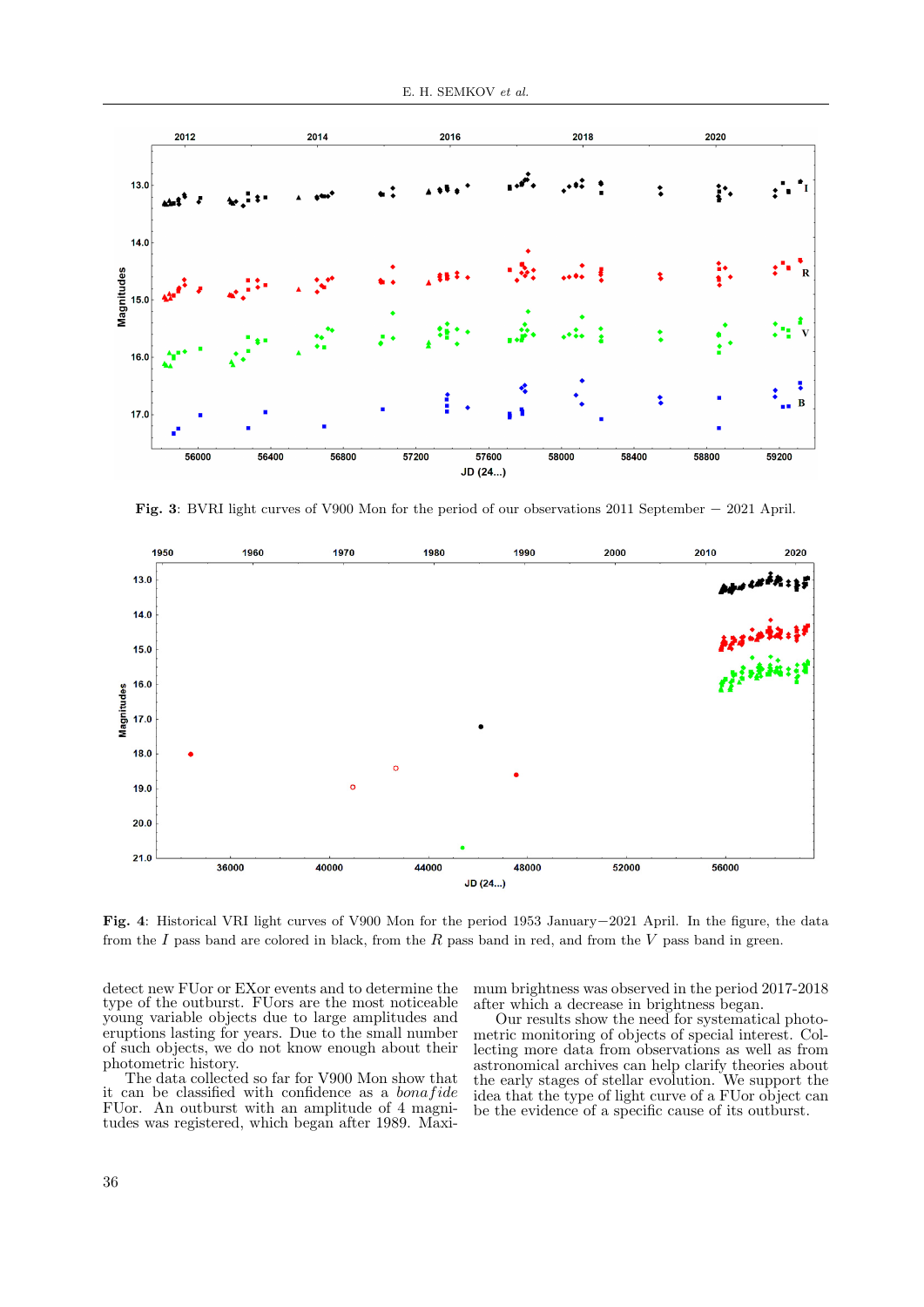Acknowledgements – This work was partly supported by the Bulgarian Scientific Research Fund of the Ministry of Education and Science under the grant DN 18-13/2017 and DN 18-10/2017. The authors thank the Director of Skinakas Observatory Prof. I. Papamastorakis and Prof. I. Papadakis for the award of telescope time. This research has made use of the NASA's Astrophysics Data System Abstract Service, the SIMBAD database and the VizieR catalogue access tool, operated at CDS, Strasbourg, France. Some of the data presented in this paper was obtained from the Mikulski Archive for Space Telescopes (MAST). STScI is operated by the Association of Universities for Research in Astronomy, Inc., under NASA contract NAS5-26555.

## REFERENCES

- <span id="page-6-27"></span>Ábrahám, P., Kóspál, Á., Kun, M., et al. 2018, [ApJ,](https://ui.adsabs.harvard.edu/abs/2018ApJ...853...28A) [853,](https://ui.adsabs.harvard.edu/abs/2018ApJ...853...28A) [28](https://ui.adsabs.harvard.edu/abs/2018ApJ...853...28A)
- <span id="page-6-1"></span>Ambartsumian, V. A. 1971, [Ap,](https://ui.adsabs.harvard.edu/abs/1971Ap......7..331A) [7, 331](https://ui.adsabs.harvard.edu/abs/1971Ap......7..331A)
- <span id="page-6-21"></span>Aspin, C. 2011, [AJ,](https://ui.adsabs.harvard.edu/abs/2011AJ....142..135A) [142, 135](https://ui.adsabs.harvard.edu/abs/2011AJ....142..135A)
- <span id="page-6-24"></span>Aspin, C., Beck, T. L., Pyo, T.-S., et al. 2009, [AJ,](https://ui.adsabs.harvard.edu/abs/2009AJ....137..431A) [137,](https://ui.adsabs.harvard.edu/abs/2009AJ....137..431A) [431](https://ui.adsabs.harvard.edu/abs/2009AJ....137..431A)
- <span id="page-6-4"></span>Audard, M., Ábrahám, P., Dunham, M. M., et al. 2014, in Protostars and Planets VI, ed. H. Beuther et al. (Tucson, AZ: Univ. Arizona Press), p. 387
- <span id="page-6-14"></span>Clarke, C., Lodato, G., Melnikov, S. Y. and Ibrahimov, M. A. 2005, [MNRAS,](https://ui.adsabs.harvard.edu/abs/2005MNRAS.361..942C) [361, 942](https://ui.adsabs.harvard.edu/abs/2005MNRAS.361..942C)
- <span id="page-6-5"></span>Connelley, M. S. and Reipurth, B. 2018, [ApJ,](https://ui.adsabs.harvard.edu/abs/2018ApJ...861..145C) [861, 145](https://ui.adsabs.harvard.edu/abs/2018ApJ...861..145C)
- <span id="page-6-28"></span>Fischer, W. J., Megeath, S. T., Tobin, J. J., et al. 2012, [ApJ,](https://ui.adsabs.harvard.edu/abs/2012ApJ...756...99F) [756, 99](https://ui.adsabs.harvard.edu/abs/2012ApJ...756...99F)
- <span id="page-6-35"></span>Gramajo, L. V., Rodón, J. A. and Gómez, M. 2014, [AJ,](https://ui.adsabs.harvard.edu/abs/2014AJ....147..140G) [147, 140](https://ui.adsabs.harvard.edu/abs/2014AJ....147..140G)
- <span id="page-6-40"></span>Hales, A. S., Pérez, S., Gonzalez-Ruilova, C., et al. 2020, [ApJ,](https://ui.adsabs.harvard.edu/abs/2020ApJ...900....7H) [900, 7](https://ui.adsabs.harvard.edu/abs/2020ApJ...900....7H)
- <span id="page-6-6"></span>Hartmann, L. and Kenyon, S. J. 1996, [ARA&A,](https://ui.adsabs.harvard.edu/abs/1996ARA&A..34..207H) [34, 207](https://ui.adsabs.harvard.edu/abs/1996ARA&A..34..207H)
- <span id="page-6-0"></span>Herbig, G. H. 1989, in ESO Workshop on Low-Mass Star Formation and Pre-Main-Sequence Objects, ed. B. Reipurth (Garching: ESO), 233
- <span id="page-6-2"></span>Herbig, G. H. 1977, [ApJ,](https://ui.adsabs.harvard.edu/abs/1977ApJ...217..693H) [217, 693](https://ui.adsabs.harvard.edu/abs/1977ApJ...217..693H)
- <span id="page-6-7"></span>Herbig, G. H. 2007, [AJ,](https://ui.adsabs.harvard.edu/abs/2007AJ....133.2679H) [133, 2679](https://ui.adsabs.harvard.edu/abs/2007AJ....133.2679H)
- <span id="page-6-30"></span>Hillenbrand, L. 2014, [ATel,](https://ui.adsabs.harvard.edu/abs/2014ATel.6797....1H) [6797](https://ui.adsabs.harvard.edu/abs/2014ATel.6797....1H)
- <span id="page-6-22"></span>Hillenbrand, L. A., Miller, A. A., Covey, K. R., et al. 2013, [AJ,](https://ui.adsabs.harvard.edu/abs/2013AJ....145...59H) [145, 59](https://ui.adsabs.harvard.edu/abs/2013AJ....145...59H)
- <span id="page-6-32"></span>Hillenbrand, L. A., Contreras Peña, C., Morrell, S., et al. 2018, [ApJ,](https://ui.adsabs.harvard.edu/abs/2018ApJ...869..146H) [869, 146](https://ui.adsabs.harvard.edu/abs/2018ApJ...869..146H)
- <span id="page-6-15"></span>Kopatskaya, E. N., Kolotilov, E. A. and Arkharov, A. A. 2013, [MNRAS,](https://ui.adsabs.harvard.edu/abs/2013MNRAS.434...38K) [434, 38](https://ui.adsabs.harvard.edu/abs/2013MNRAS.434...38K)
- <span id="page-6-23"></span>Kóspál, Á., Ábrahám, P., Acosta-Pulido, J. A., et al. 2013, [A&A,](https://ui.adsabs.harvard.edu/abs/2013A&A...551A..62K) [551, A62](https://ui.adsabs.harvard.edu/abs/2013A&A...551A..62K)
- <span id="page-6-31"></span>Kóspál, Á., Ábrahám, P., Moór, A., et al. 2015, [ApJ,](https://ui.adsabs.harvard.edu/abs/2015ApJ...801L...5K) [801,](https://ui.adsabs.harvard.edu/abs/2015ApJ...801L...5K) [L5](https://ui.adsabs.harvard.edu/abs/2015ApJ...801L...5K)
- <span id="page-6-36"></span>Kóspál, Á., Ábrahám, P., Csengeri, T., et al. 2017, [ApJ,](https://ui.adsabs.harvard.edu/abs/2017ApJ...843...45K) [843, 45](https://ui.adsabs.harvard.edu/abs/2017ApJ...843...45K)
- <span id="page-6-41"></span>Kóspál, A., Abrahám, P., Carmona, A., et al. 2020, [ApJ,](https://ui.adsabs.harvard.edu/abs/2020ApJ...895L..48K) [895, L48](https://ui.adsabs.harvard.edu/abs/2020ApJ...895L..48K)
- <span id="page-6-42"></span>Landolt, A. U. 1992, [AJ,](https://ui.adsabs.harvard.edu/abs/1992AJ....104..340L) [104, 340](https://ui.adsabs.harvard.edu/abs/1992AJ....104..340L)
- <span id="page-6-20"></span><span id="page-6-9"></span>Lodato, G. and Clarke, C. J. 2004, [MNRAS,](https://ui.adsabs.harvard.edu/abs/2004MNRAS.353..841L) [353, 841](https://ui.adsabs.harvard.edu/abs/2004MNRAS.353..841L)
- Miller, A, A., Hillenbrand, L. A., Covey, K. R., et al. 2011, [ApJ,](https://ui.adsabs.harvard.edu/abs/2011ApJ...730...80M) [730, 80](https://ui.adsabs.harvard.edu/abs/2011ApJ...730...80M)
- <span id="page-6-25"></span>Movsessian, T. A., Khanzadyan, T., Aspin, C., et al. 2006, [A&A,](https://ui.adsabs.harvard.edu/abs/2006A&A...455.1001M) [455, 1001](https://ui.adsabs.harvard.edu/abs/2006A&A...455.1001M)
- <span id="page-6-43"></span>Peneva, S. P., Semkov, E. H. and Stavrev, K. Y. 2009, [Ap&SS,](https://ui.adsabs.harvard.edu/abs/2009Ap&SS.323..329P) [323, 329](https://ui.adsabs.harvard.edu/abs/2009Ap&SS.323..329P)
- <span id="page-6-17"></span>Peneva, S. P., Semkov, E. H., Munari, U. and Birkle, K. 2010, [A&A,](https://ui.adsabs.harvard.edu/abs/2010A&A...515A..24P) [515, A24](https://ui.adsabs.harvard.edu/abs/2010A&A...515A..24P)
- <span id="page-6-11"></span>Pfalzner, S. 2008, [A&A,](https://ui.adsabs.harvard.edu/abs/2008A&A...492..735P) [492, 735](https://ui.adsabs.harvard.edu/abs/2008A&A...492..735P)
- <span id="page-6-10"></span><span id="page-6-3"></span>Reipurth, B. and Aspin, C. 2004, [ApJ,](https://ui.adsabs.harvard.edu/abs/2004ApJ...608L..65R) [608, L65](https://ui.adsabs.harvard.edu/abs/2004ApJ...608L..65R)
- Reipurth, B. and Aspin, C. 2010, in Evolution of Cosmic Objects through their Physical Activity, eds. H. A. Harutyunian, A. M. Mickaelian, Y. Terzian (Yerevan: Gitutyun), p. 19
- <span id="page-6-16"></span>Reipurth, B., Aspin, C., Beck, T., et al. 2007, [AJ,](https://ui.adsabs.harvard.edu/abs/2007AJ....133.1000R) [133,](https://ui.adsabs.harvard.edu/abs/2007AJ....133.1000R) [1000](https://ui.adsabs.harvard.edu/abs/2007AJ....133.1000R)
- <span id="page-6-29"></span>Reipurth, B., Aspin, C. and Herbig, G. H. 2012, [ApJ,](https://ui.adsabs.harvard.edu/abs/2012ApJ...748L...5R) [748, L5](https://ui.adsabs.harvard.edu/abs/2012ApJ...748L...5R)
- <span id="page-6-18"></span>Semkov, E. H., Peneva, S. P., Munari, U., Milani, A. and Valisa, P. 2010, [A&A,](https://ui.adsabs.harvard.edu/abs/2010A&A...523L...3S) [523, L3](https://ui.adsabs.harvard.edu/abs/2010A&A...523L...3S)
- <span id="page-6-19"></span>Semkov, E. H., Peneva, S. P., Munari, U., et al. 2012, [A&A,](https://ui.adsabs.harvard.edu/abs/2012A&A...542A..43S) [542, A43](https://ui.adsabs.harvard.edu/abs/2012A&A...542A..43S)
- <span id="page-6-26"></span>Semkov, E. H., Peneva, S. P., Munari, U., Dennefeld, M., Mito, H., Dimitrov, D. P., Ibryamov, S. and Stoyanov, K. A. 2013, [A&A,](https://ui.adsabs.harvard.edu/abs/2013A&A...556A..60S) [556, A60](https://ui.adsabs.harvard.edu/abs/2013A&A...556A..60S)
- <span id="page-6-45"></span>Semkov, E. H., Peneva, S. P. and Ibryamov, S. 2017a, [BlgAJ,](https://ui.adsabs.harvard.edu/abs/2017BlgAJ..26...57S) [26, 57](https://ui.adsabs.harvard.edu/abs/2017BlgAJ..26...57S)
- <span id="page-6-38"></span>Semkov, E., Peneva, S. and Ibryamov, S. 2017b, in IAU Symp. 325, Astroinformatics, ed. M. Brescia et al. (Cambridge: Cambridge Univ. Press), 266
- <span id="page-6-33"></span>Szegedi-Elek, E., Ábrahám, P., Wyrzykowski, L., et al. 2020, [ApJ,](https://ui.adsabs.harvard.edu/abs/2020ApJ...899..130S) [899, 130](https://ui.adsabs.harvard.edu/abs/2020ApJ...899..130S)
- <span id="page-6-44"></span>Takagi, Y., Honda, S., Arai, A., et al. 2020, [ApJ,](https://ui.adsabs.harvard.edu/abs/2020ApJ...904...53T) [904, 53](https://ui.adsabs.harvard.edu/abs/2020ApJ...904...53T)
- <span id="page-6-39"></span>Takami, M., Chen, T.-S., Liu, H. B., et al. 2019, [ApJ,](https://ui.adsabs.harvard.edu/abs/2019ApJ...884..146T) [884, 146](https://ui.adsabs.harvard.edu/abs/2019ApJ...884..146T)
- <span id="page-6-34"></span>Thommes, J., Reipurth, B., Aspin, C. and Herbig, G. H. 2011, [CBET,](https://ui.adsabs.harvard.edu/abs/2011CBET.2795....1T) [2795, 1](https://ui.adsabs.harvard.edu/abs/2011CBET.2795....1T)
- <span id="page-6-37"></span>Varricatt, W. P., Kerr, T. H., Carroll, T. and Moore, E. 2015, [ATel,](https://ui.adsabs.harvard.edu/abs/2015ATel.8174....1V) [8174, 1](https://ui.adsabs.harvard.edu/abs/2015ATel.8174....1V)
- <span id="page-6-12"></span>Vorobyov, E. I. and Basu, S. 2005, [ApJ,](https://ui.adsabs.harvard.edu/abs/2005ApJ...633L.137V) [633, L137](https://ui.adsabs.harvard.edu/abs/2005ApJ...633L.137V)
- <span id="page-6-13"></span>Vorobyov, E. I., Elbakyan, V. G., Liu, H. B. and Takami, M. 2021, [A&A,](https://ui.adsabs.harvard.edu/abs/2021A&A...647A..44V) [647, A44](https://ui.adsabs.harvard.edu/abs/2021A&A...647A..44V)
- <span id="page-6-8"></span>Zhu, Z., Hartmann, L., Gammie, C. and McKinney, J. C. 2009, [ApJ,](https://ui.adsabs.harvard.edu/abs/2009ApJ...701..620Z) [701, 620](https://ui.adsabs.harvard.edu/abs/2009ApJ...701..620Z)